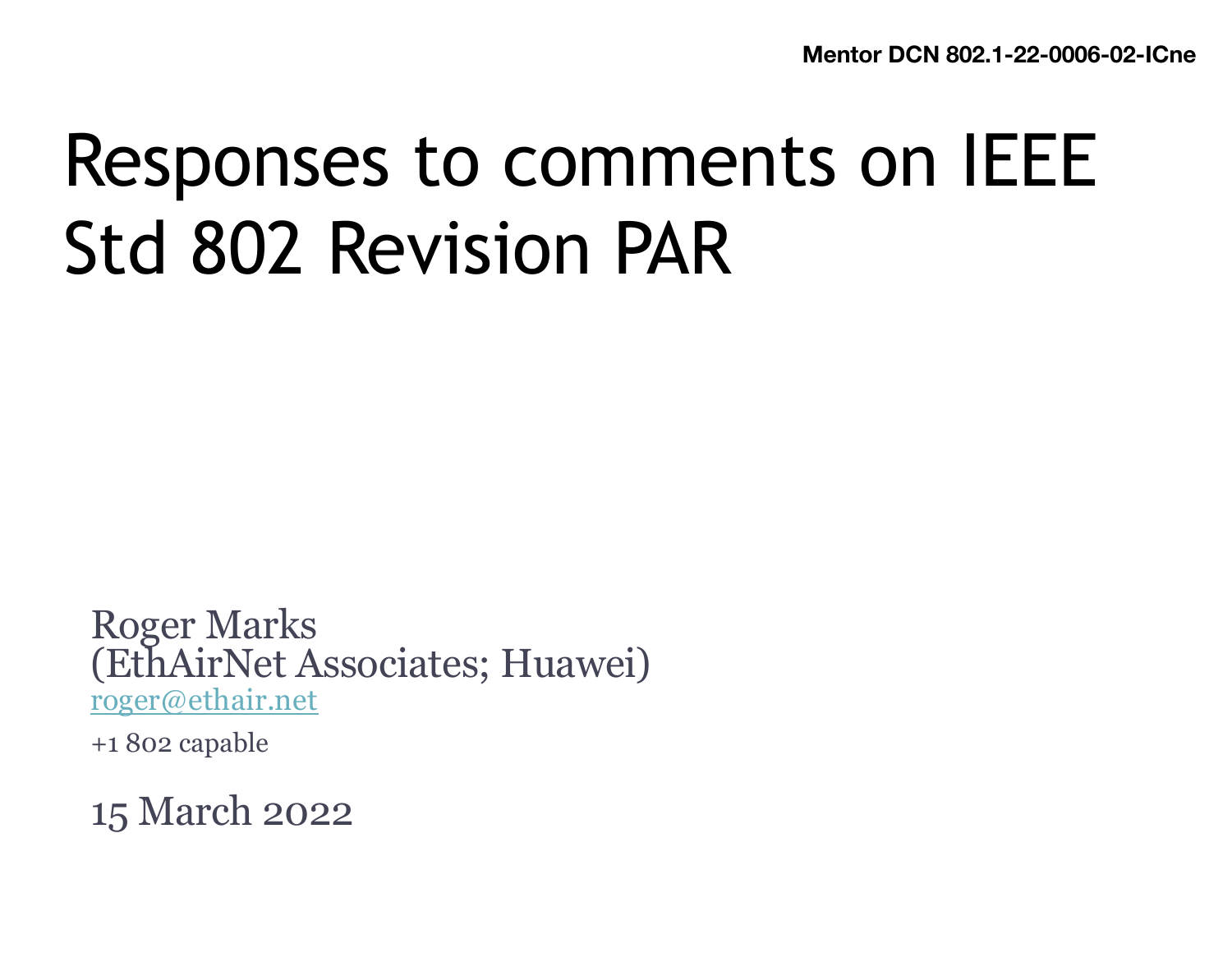#### Introduction

- A propose[d PAR for the revision of IEEE Std 802](https://ieee802.org/1/files/public/docs2022/802-rev-draft-PAR-0122-v02.pdf) was [circulated by IEEE 802.1, based on the \[Draft\] ELLA](https://mentor.ieee.org/802.1/documents?is_group=ICne&is_year=2021&is_dcn=0076) Report on Update of IEEE Std 802
- Comments were due 2022-03-09
- Comment resolution completed during 802.1 Maintenance TG 2022-03-11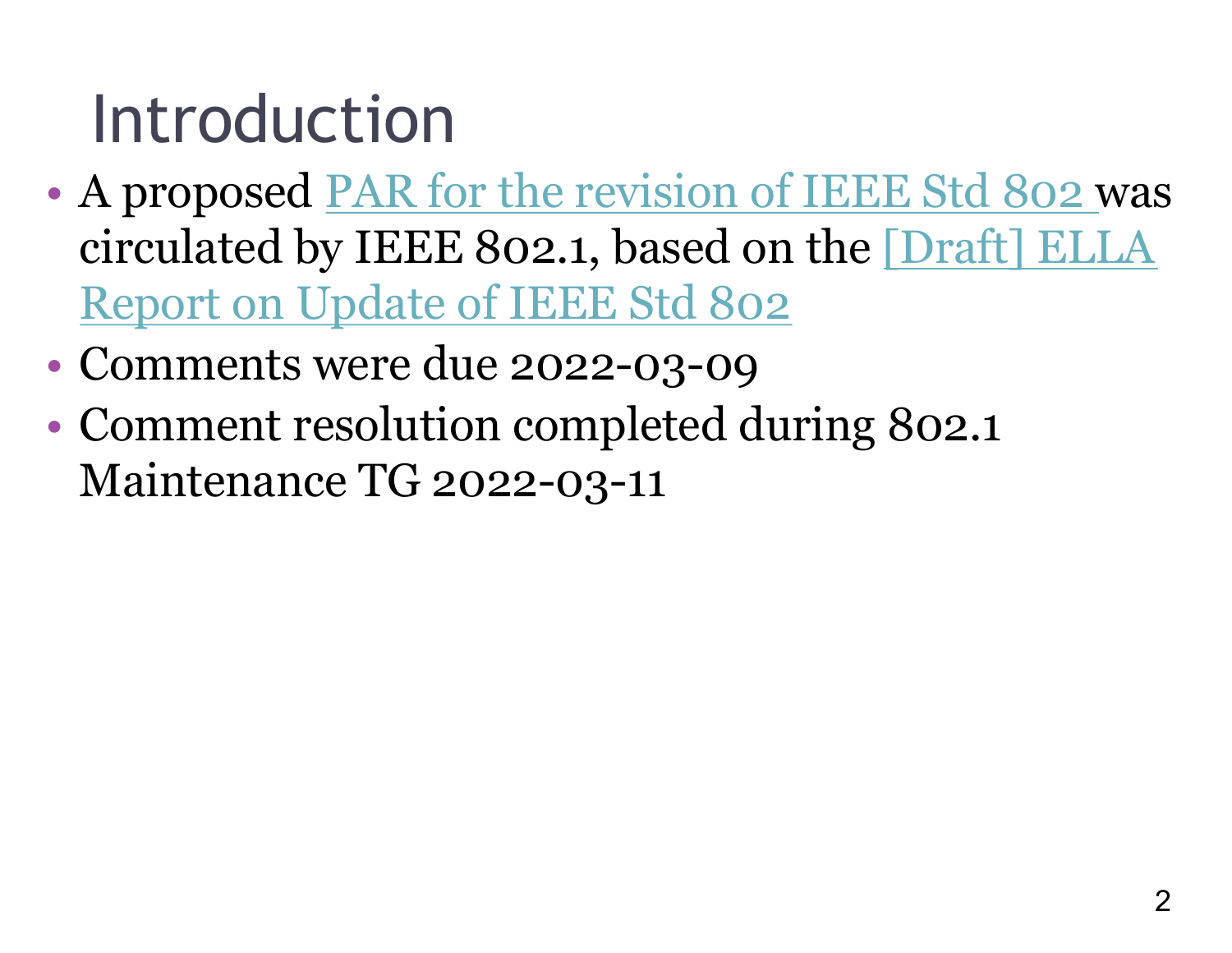### Comment 1: from 802.3

- *5.3 Contingencies — The term "prior base standard" is ambiguous and technically inaccurate (it presumes approval of this revision which hasn't occurred yet). The proposed P802 revision is unambiguously a revision of IEEE Std 802- 2014 as noted at the top of the PAR (included amendments implied by IEEE SA rules). Perhaps change to read "IEEE P802f is progressing as an amendment to IEEE Std 802- 2014. This revision is dependent on the approval of IEEE Std 802f-20xx."*
	- Response:
		- The revision will incorporate IEEE Std 802f, if completed, without specifying a dependency.
		- Per the IEEE 802 OpsMan, consolidating a completed IEEE Std 802f would not result in "new functionality."
		- Remedy: Change 5.3 to No and delete explanation.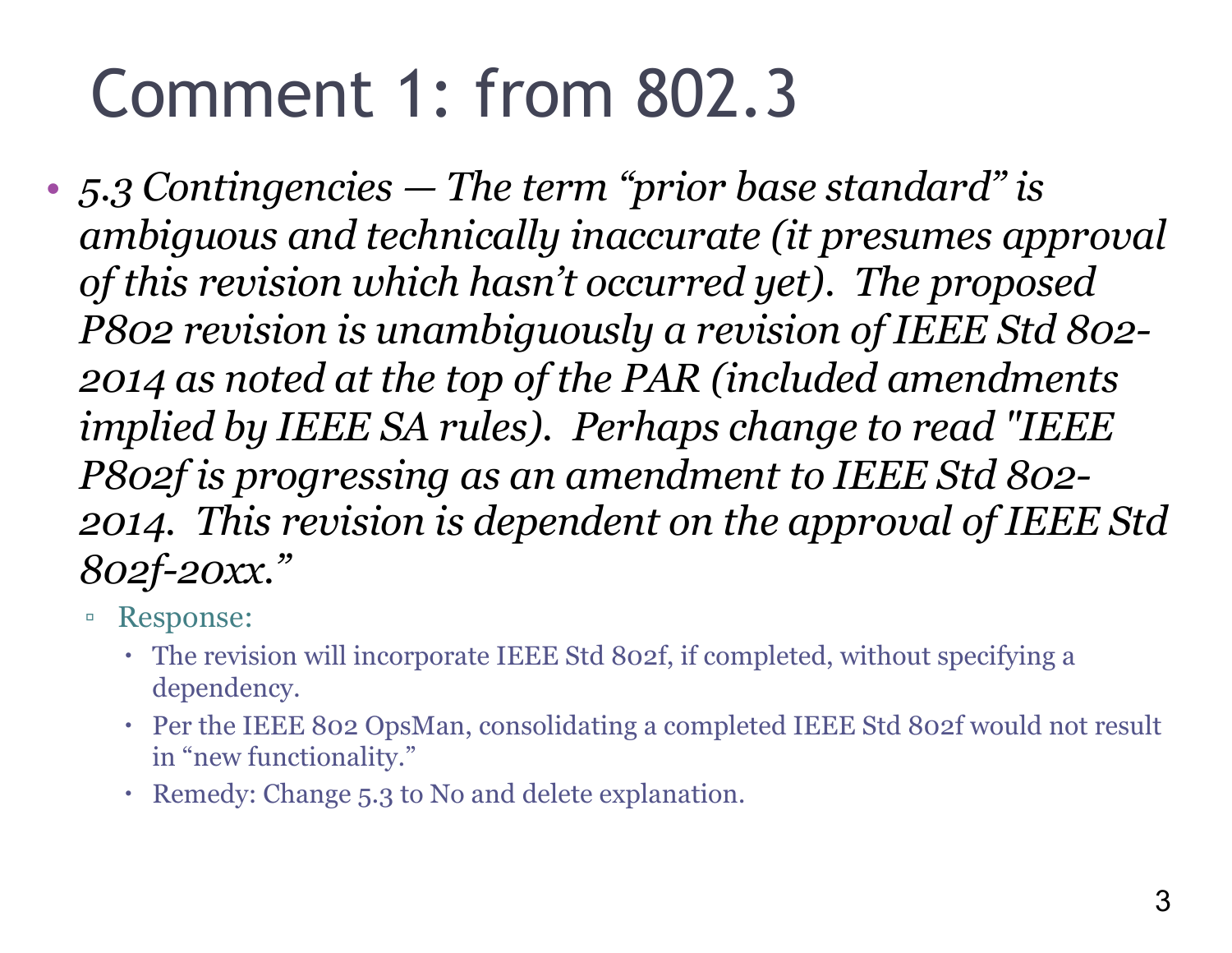### Comment 2: from 802.3

- *6.1.2, Explanation – There are a lot of unexpanded acronyms here. NesCom might ask for their expansion in 8.1. (Though the RAC will be familiar with them without expansion.)*
	- Response:
		- Change 6.1.2 explanation to "Registries including MAC Address Block Large (MA-L), MAC Address Block Medium (MA-M), MAC Address Block Small (MA-S), Company ID (CID), EtherType, Logical Link Control (LLC), and Standard Group MAC addresses are of relevance. Extended Unique Identifier (EUI), Organizationally Unique Identifier (OUI), Standard Assigned Identifier (SAI), Extended Local Identifier (ELI), Administratively Assigned Identifier (AAI), and other terms within IEEE Registration Authority tutorials are specified. See https://standards.ieee.org/productsservices/regauth/".